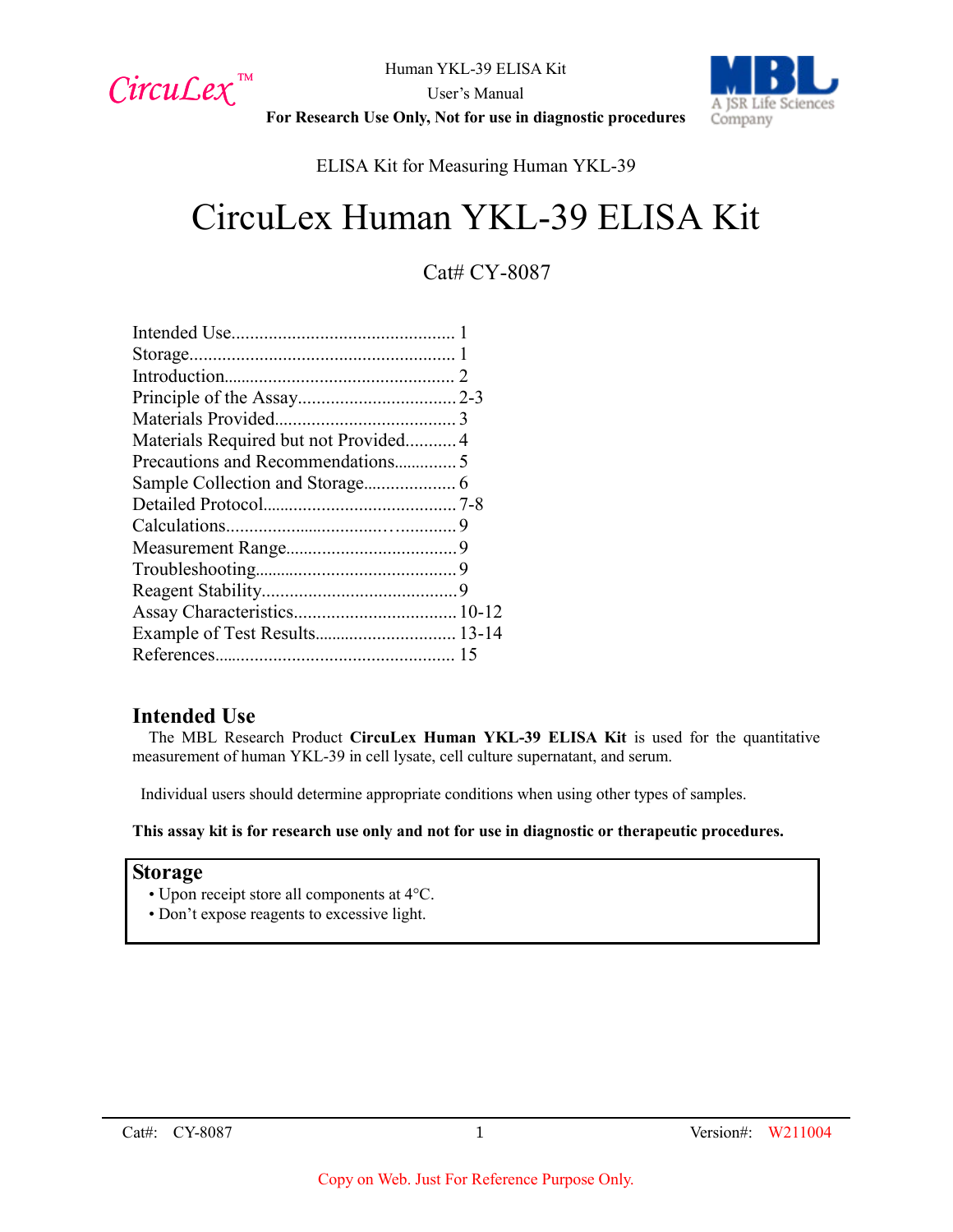

User's Manual



#### **For Research Use Only, Not for use in diagnostic procedures**

## **Introduction**

YKL-39, also known as chitinase 3-like 2, is secreted chitinase-like protein which contains Glyco\_18 domain with no chitinase catalytic activity but with putative lectin properties (1, 2). In contrast to its closest homologue YKL-40, YKL-39 is not a glycoprotein. YKL-39 is secreted by articular chondrocytes, also synoviocytes (3) and activates signal-regulated kinases ERK1/ERK2 in human embryonic kidney cells (4). Increased levels of YKL-39 have been demonstrated in synovial fluids of patients with osteoarthritis (OA) or rheumatoid arthritis (RA) (5, 6) as well as in malignant tumors, particularly in glioblastomas (7). It is currently recognized as a biomarker for the activation of chondrocytes and the progress of the osteoarthritis in human (5). In addition, autoantibodies to YKL-39 were detected in 8–11.8% of patients with RA (8, 9), and 11.1% of patients with OA (9), while only 1% of patients with RA had autoantibodies to YKL-40 (8).

Maturation of monocyte derived macrophages in the presence of Th2 cytokine IL-4 and TGF-beta leads to the strong activation of YKL-39 expression. Thus elevated levels of YKL-39 observed during chronic inflammations can not be attributed solely to the activity of chondrocytes. In perspective, YKL-39 is also proposed as a useful biomarker to detect macrophage-specific response in tumor, atherosclerosis and neurodegenerative diseases including Alzheimer disease, in addition to the chondrocyte-specific activation.

# **Principle of the Assay**

The CircuLex Human YKL-39 ELISA Kit employs the quantitative sandwich enzyme immunoassay technique. An antibody specific for human YKL-39 has been pre-coated onto a microplate. Standards and samples are pipetted into the wells and the immobilized antibody binds any human YKL-39 present. After washing away any unbound substances, an HRP conjugated antibody specific for human YKL-39 is added to the wells. Following a wash to remove any unbound antibody HRP conjugate, the remaining conjugate is allowed to react with the substrate  $H_2O_2$ -tetramethylbenzidine. The reaction is stopped by addition of acidic solution and absorbance of the resulting yellow product is measured at 450 nm. The absorbance is proportional to the concentration of human YKL-39. A standard curve is constructed by plotting absorbance values versus human YKL-39 concentrations of calibrators, and concentrations of unknown samples are determined using this standard curve.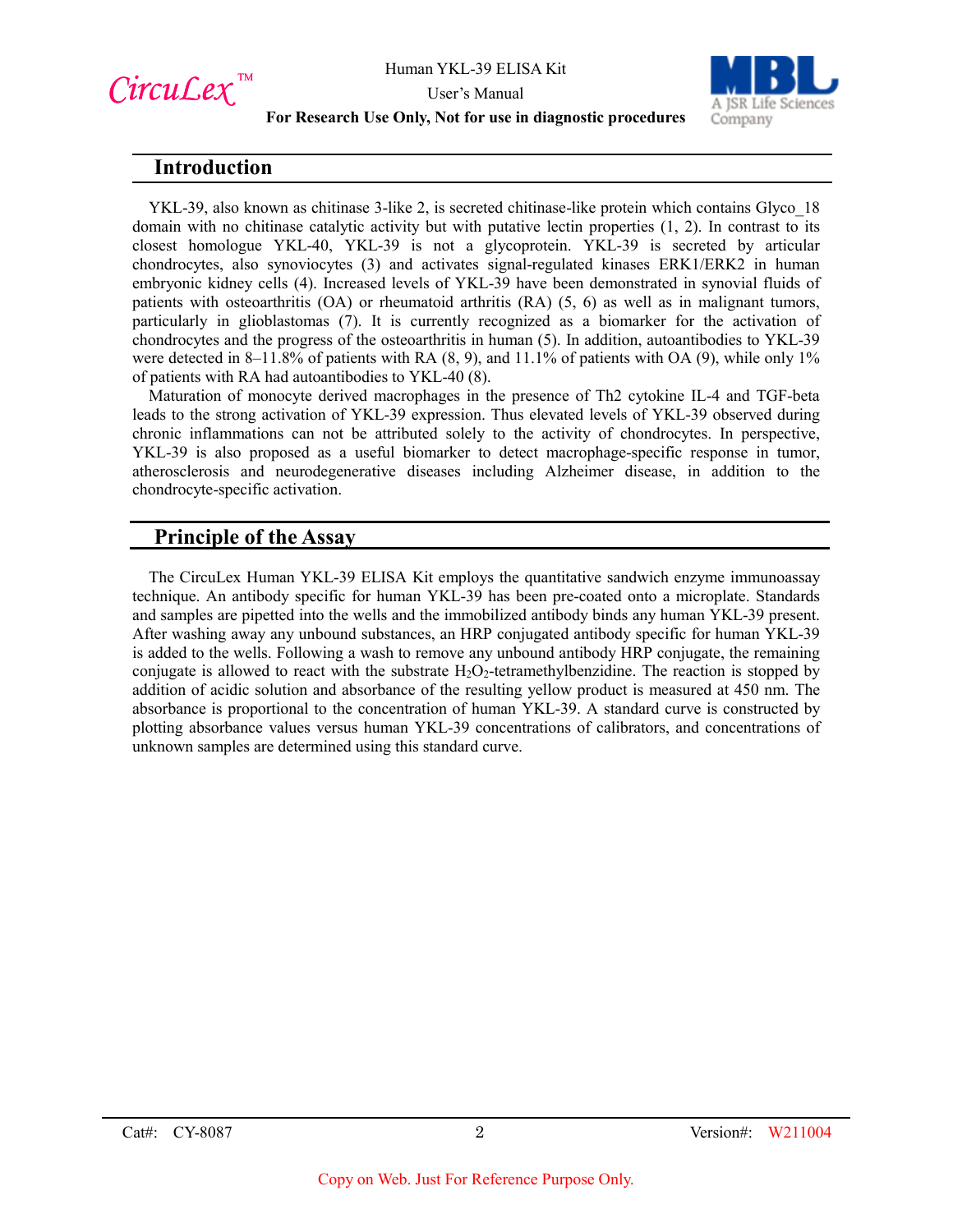CircuLex<sup>™</sup>



User's Manual **For Research Use Only, Not for use in diagnostic procedures**

## **Summary of Procedure**

Add 100 µL of diluted samples to the wells Incubate for 60 minutes at room temp. Wash the wells Add 100 µL of HRP conjugated anti-human YKL-39 antibody Incubate for 60 minutes at room temp. Wash the wells Add 100 µL of Substrate Reagent Incubate for 10-20 minutes at room temp. Add 100 µL of Stop Solution Measure absorbance at 450 nm

# **Materials Provided**

All samples and standards should be assayed in duplicate. The following components are supplied and are sufficient for the one 96-well microplate kit.

**Microplate:** One microplate supplied ready to use, with 96 wells (12 strips of 8-wells) in a foil, zip-lock bag with a desiccant pack. Wells are coated with anti-human YKL-39 antibody as a capture antibody.

**10X Wash Buffer:** One bottle containing 100 mL of 10X buffer containing Tween®-20

**Dilution Buffer:** One bottles containing 50 mL of 1X buffer; use for sample dilution. Ready to use.

**Human YKL-39 Standard:** One vial containing X\* ng of lyophilized recombinant human YKL-39. \***The amount is changed depending on lot. See the real "User's Manual" included in the kit box.**

**HRP conjugated Detection Antibody:** One bottle containing 12 mL of HRP (horseradish peroxidase) conjugated anti-human YKL-39 antibody. Ready to use.

**Substrate Reagent:** One bottle containing 20 mL of the chromogenic substrate, tetra-methylbenzidine (TMB). Ready to use.

**Stop Solution:** One bottle containing 20 mL of 1 N H<sub>2</sub>SO<sub>4</sub>. Ready to use.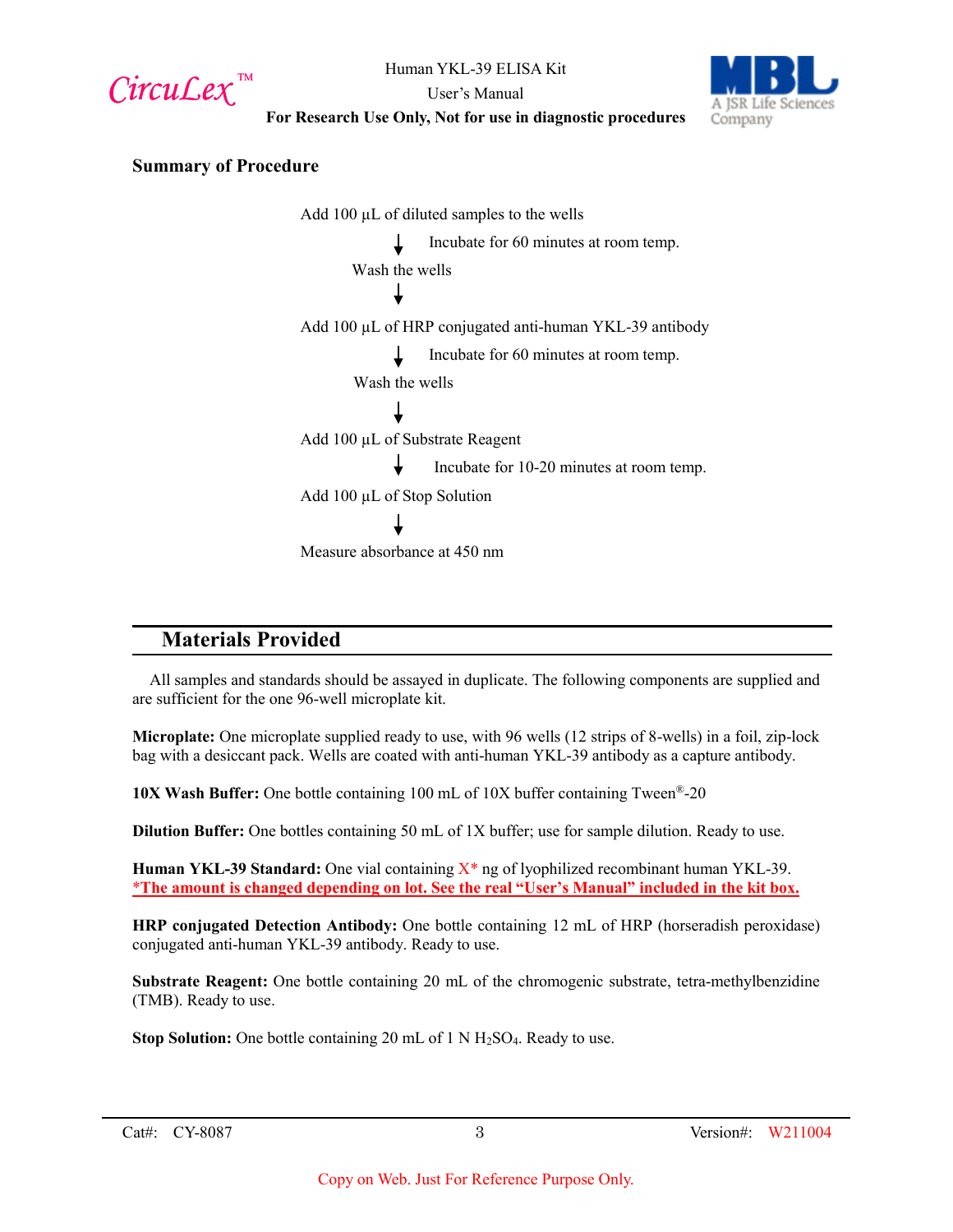

User's Manual



**For Research Use Only, Not for use in diagnostic procedures**

# **Materials Required but not Provided**

- **Pipettors:** 2-20 µL, 20-200 µL and 200-1,000 µL precision pipettors with disposable tips.
- **Precision repeating pipettor**
- **Orbital microplate shaker**
- **Microcentrifuge and tubes** for sample preparation.
- **Vortex mixer**
- **(Optional) Microplate washer:** Manual washing is possible but not preferable.
- **Plate reader** capable of measuring absorbance in 96-well plates at dual wavelengths of 450 nm/540 nm. Dual wavelengths of 450/550 or 450/595 nm can also be used. The plate can also be read at a single wavelength of 450 nm, which will give a somewhat higher reading.
- **(Optional) Software package facilitating data generation and analysis**
- **500 or 1,000 mL graduated cylinder**.
- **Reagent reservoirs**
- **Deionized water of the highest quality**
- **Disposable paper towels**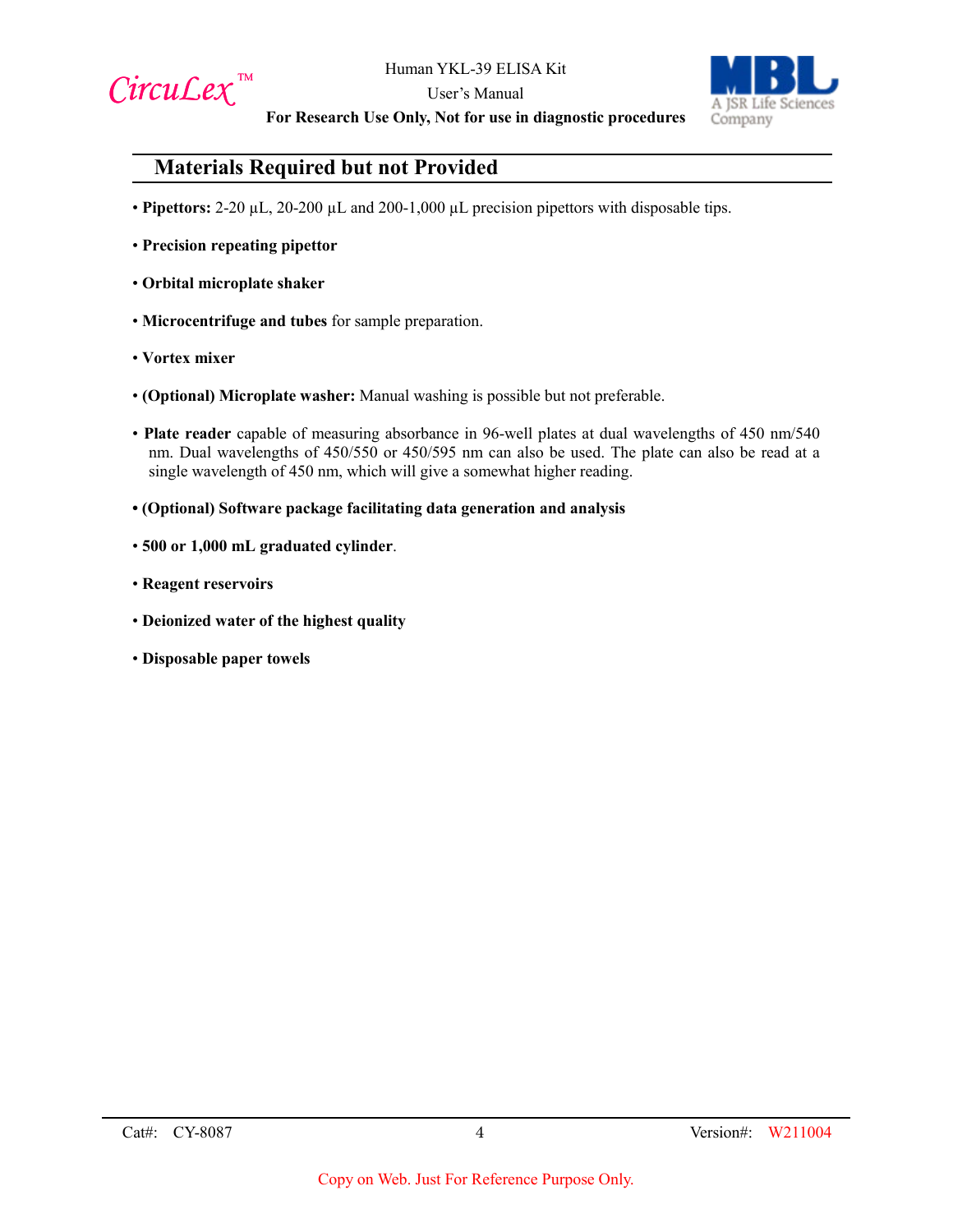

User's Manual



**For Research Use Only, Not for use in diagnostic procedures**

# **Precautions and Recommendations**

- **Although we suggest to conduct experiments as outlined below, the optimal experimental conditions will vary depending on the parameters being investigated, and must be determined by the individual user.**
- Allow all the components to come to room temperature before use.
- All microplate strips that are not immediately required should be returned to the zip-lock pouch, which must be carefully resealed to avoid moisture absorption.
- Do not use kit components beyond the indicated kit expiration date.
- Use only the microtiter wells provided with the kit.
- Rinse all detergent residue from glassware.
- Use deionized water of the highest quality.
- Do not mix reagents from different kits.
- The buffers and reagents in this kit may contain preservatives or other chemicals. Care should be taken to avoid direct contact with these reagents.
- Do not mouth pipette or ingest any of the reagents.
- Do not smoke, eat, or drink when performing the assay or in areas where samples or reagents are handled.
- Dispose of tetra-methylbenzidine (TMB) containing solutions in compliance with local regulations.
- Avoid contact with the acidic Stop Solution and Substrate Solution, which contains hydrogen peroxide.
- Wear gloves and eye protection when handling immunodiagnostic materials and samples of human origin, and these reagents. In case of contact with the Stop Solution and the Substrate Solution, wash skin thoroughly with water and seek medical attention, when necessary.
- **Biological samples may be contaminated with infectious agents. Do not ingest, expose to open wounds or breathe aerosols. Wear protective gloves and dispose of biological samples properly.**
- **CAUTION: Sulfuric Acid is a strong acid. Wear disposable gloves and eye protection when handling Stop Solution.**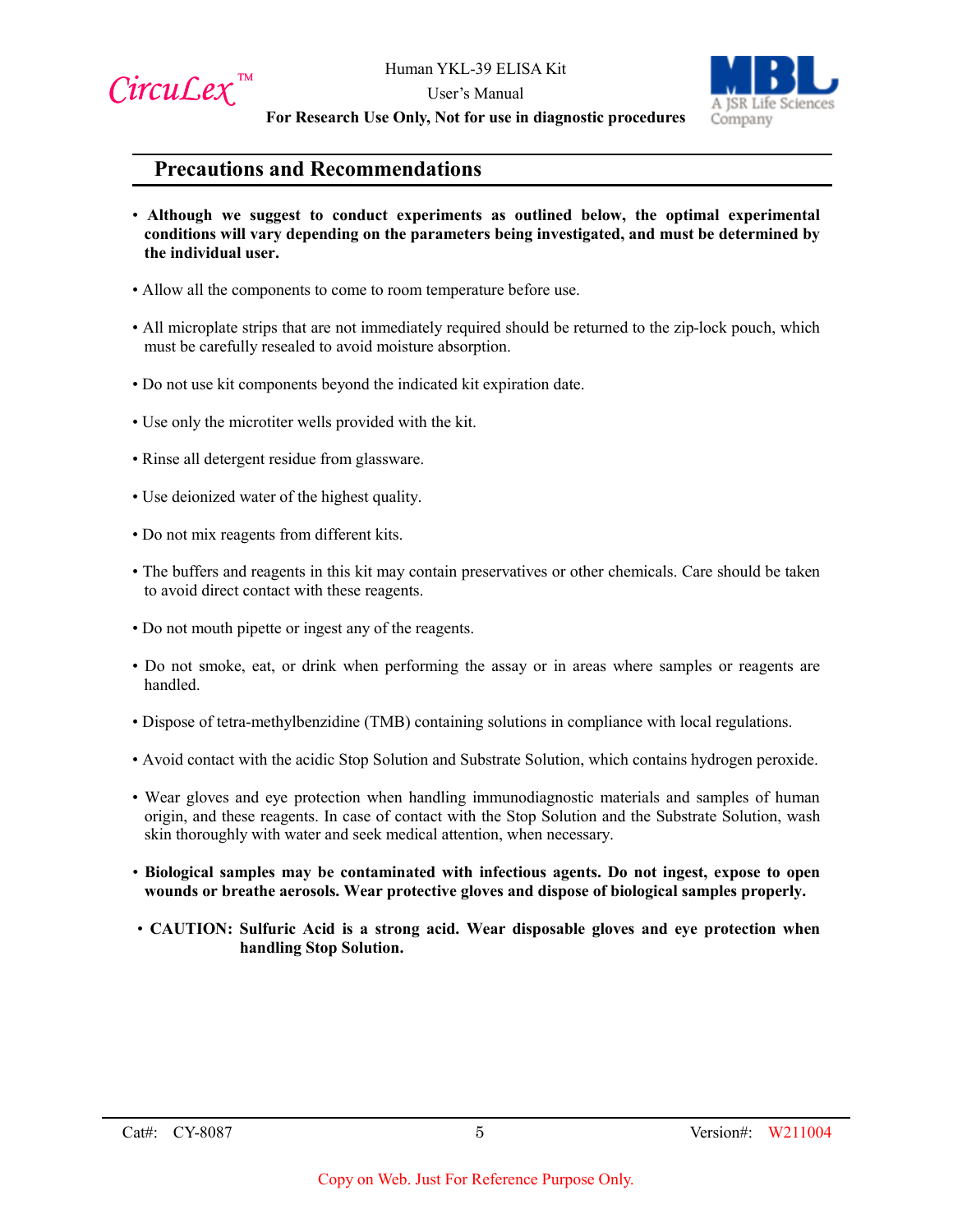CircuLex<sup>™</sup>

User's Manual



#### **For Research Use Only, Not for use in diagnostic procedures**

# **Sample Collection and Storage**

**Serum:** Use a serum separator tube and allow samples to clot for  $60 \pm 30$  minutes. Centrifuge the samples at  $4^{\circ}$ C for 10 minutes at 1,000 x g. Remove serum and assay immediately or store samples on ice for up to 6 hours before assaying. Aliquots of serum may also be stored at below -70°C for extended periods of time. Avoid repeated freeze-thaw cycles.

## **Cell lysate:**

- 1. Harvest and pellet cells by centrifugation using standard methods.
- 2. Resuspend the cell pellet with an appropriate extraction buffer (for example; 20 mM HEPES-KOH, pH 7.5, 250 mM NaCl, 0.1 % NP-40, 2 mM CaCl2, 1 mM EDTA, 0.2 mM PMSF, 1 µg/mL pepstatin, 0.5 µg/mL leupeptin, 0.5 mM DTT) and lyse the resuspended cells using either a Dounce Homogenizer, sonication, or three cycles of freezing and thawing.
- 3. Transfer extracts to microcentrifuge tubes and centrifuge at 15,000 rpm for 10 minutes at 4°C.
- 4. Aliquot cleared lysate to a clean microfuge tube.
- 5. Assay immediately or store the samples on ice for a few hours before assaying. Aliquots of the samples may also be stored at below -70°C for extended periods of time. Avoid repeated freeze-thaw cycles.

**Cell culture supernatant:** Remove any particulates by centrifugation and assay immediately or aliquot and store samples at below -70°C. Avoid repeated freeze-thaw cycles.

## **Other biological samples:** MBL has not tested.

(*e.g.* Remove any particulates by centrifugation and assay immediately or aliquot and store samples at below -70°C. Avoid repeated freeze-thaw cycles. Individual users should determine appropriate conditions when using other types of samples.)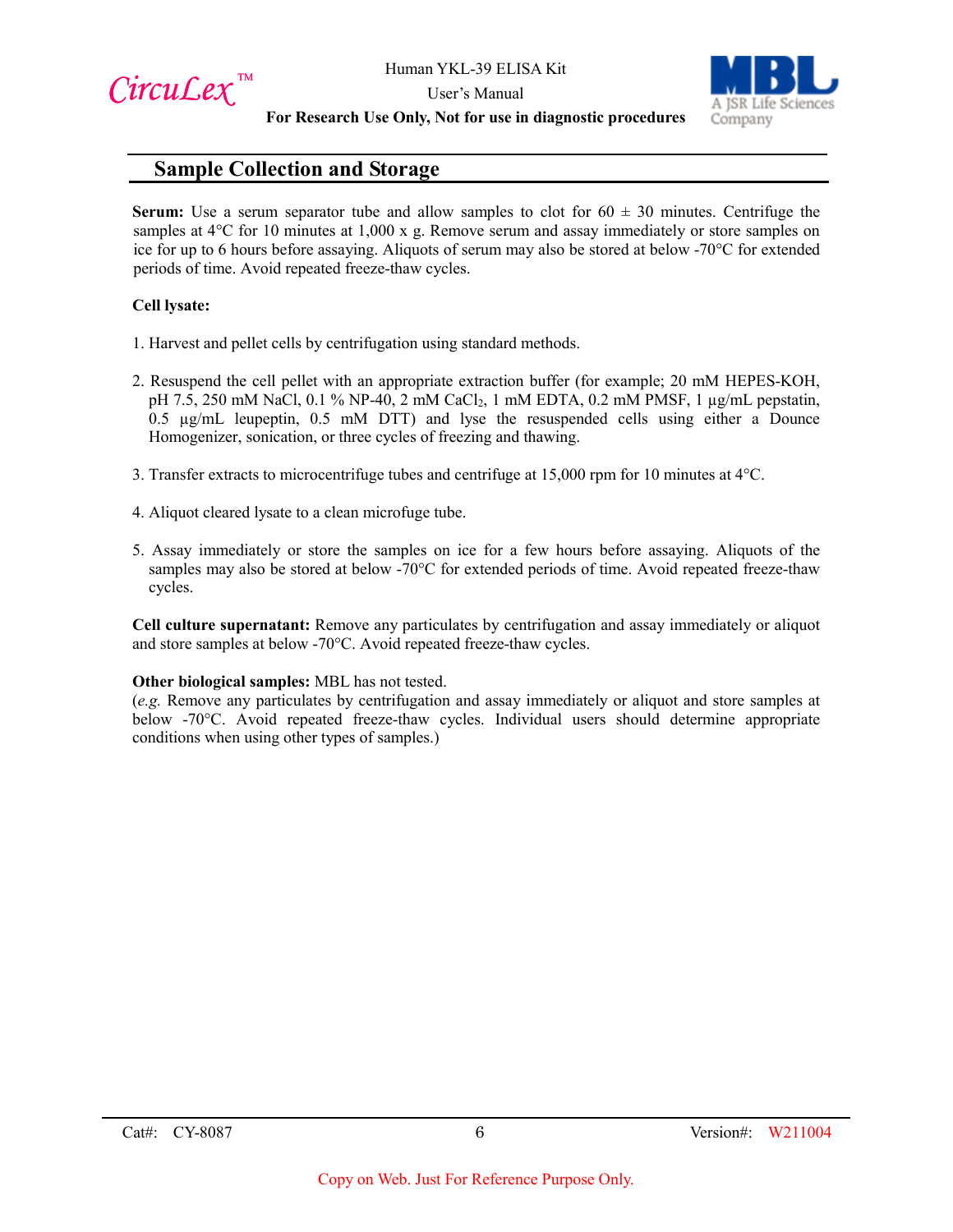CircuLex<sup>™</sup>

User's Manual



## **For Research Use Only, Not for use in diagnostic procedures**

# **Detailed Protocol**

The MBL Research Product **CircuLex Human YKL-39 ELISA Kit** is provided with removable strips of wells so the assay can be carried out on separate occasions using only the number of strips required for the particular determination. Since experimental conditions may vary, an aliquot of the Human YKL-39 Standard within the kit, should be included in each assay as a calibrator. Disposable pipette tips and reagent troughs should be used for all liquid transfers to avoid cross-contamination of reagents or samples.

## **Preparation of Working Solutions**

All reagents need to be brought to room temperature prior to the assay. Assay reagents are supplied ready-to-use, with the exception of **10X Wash Buffer** and **Human YKL-39 Standard**.

- 1. Prepare a working solution of Wash Buffer by adding 100 mL of the **10X Wash Buffer** to 900 mL of deionized (distilled) water (ddH<sub>2</sub>O). Mix well. Store at  $4^{\circ}$ C for two weeks or -20<sup>o</sup>C for long-term storage.
- 2. Reconstitute **Human YKL-39 Standard** with X\* **mL** of **ddH2O**. The concentration of the human YKL-39 in vial should be **24 ng/mL**, which is referred to as a **Master Standard** of human YKL-39. \***The amount is changed depending on lot. See the real "User's Manual" included in the kit box.**

Prepare Standard Solutions as follows:

Use the **Master Standard** to produce a dilution series (below). Mix each tube thoroughly before the next transfer. The 2,400 pg/mL standard (Std.1) serves as the highest standard. The **Dilution Buffer** serves as the zero standard (Blank).

|              | Volume of Standard                  | <b>Dilution Buffer</b> | Concentration       |
|--------------|-------------------------------------|------------------------|---------------------|
| Std.1        | 60 μL of Master Standard (24 ng/mL) | $540 \mu L$            | $2,400$ pg/mL       |
| Std.2        | 300 μL of Std. 1 (2,400 pg/mL)      | $300 \mu L$            | $1,200$ pg/mL       |
| Std.3        | 300 μL of Std. 2 (1,200 pg/mL)      | $300 \mu L$            | $600 \text{ pg/mL}$ |
| Std.4        | 300 µL of Std. 3 (600 pg/mL)        | $300 \mu L$            | $300 \text{ pg/mL}$ |
| Std.5        | 300 μL of Std. 4 (300 pg/mL)        | $300 \mu L$            | $150$ pg/mL         |
| Std.6        | 300 μL of Std. 5 (150 pg/mL)        | $300 \mu L$            | $75$ pg/mL          |
| Std.7        | 300 µL of Std. 6 (75 pg/mL)         | $300 \mu L$            | $37.5$ pg/mL        |
| <b>Blank</b> |                                     | $300 \mu L$            | $0$ pg/mL           |

**Note:** Do not use a Repeating pipette. Change tips for every dilution. Wet tip with Dilution Buffer before dispensing. Unused portions of Master Standards should be aliquoted and stored at below -70°C immediately. Avoid multiple freeze and thaw cycles.

## **Sample Preparation**

Dilute samples with **Dilution Buffer**.

- Serum samples may require a 25-fold dilution.
- Cell lysates and Cell culture supernatants require neat to appropriate dilution.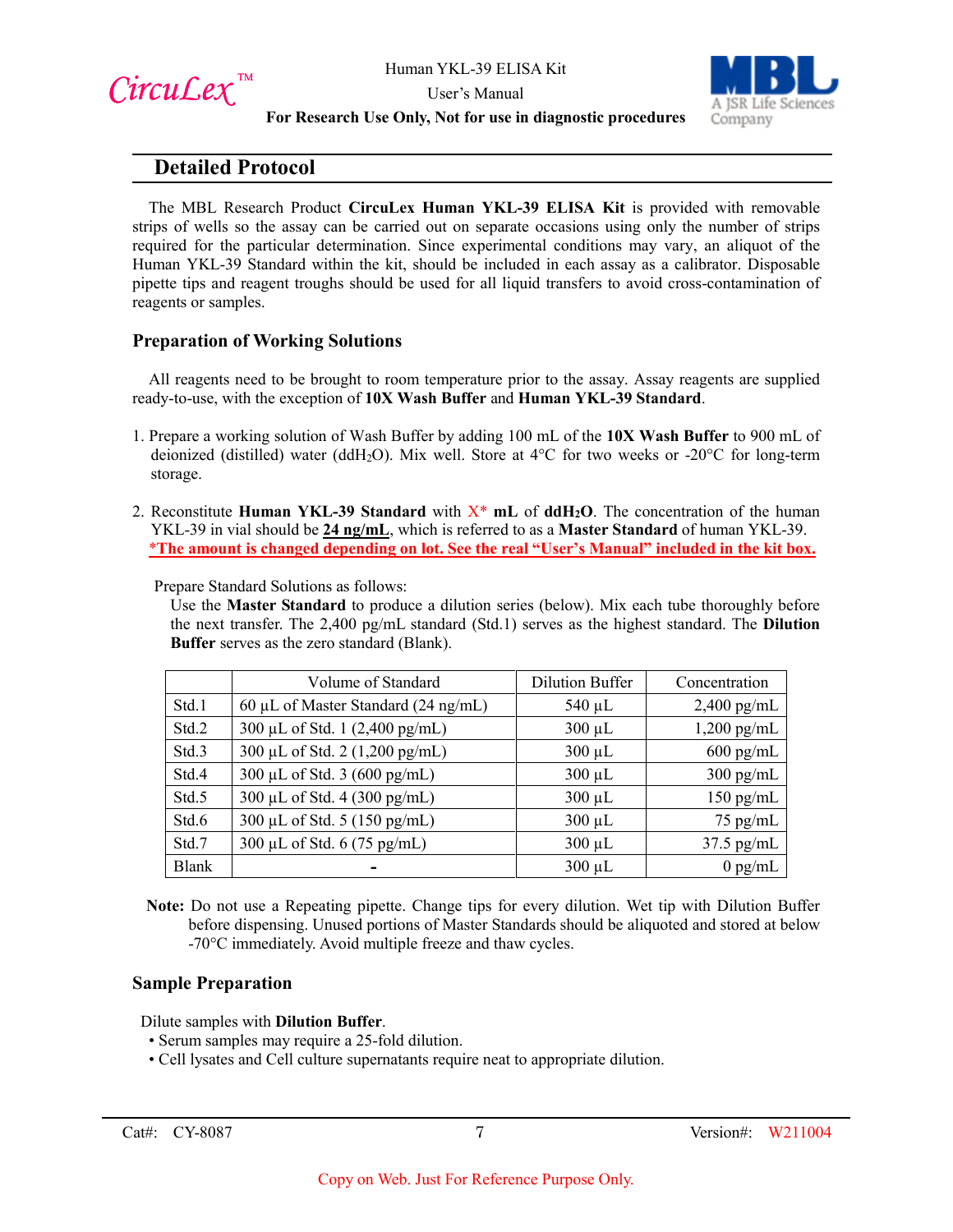

User's Manual



## **For Research Use Only, Not for use in diagnostic procedures**

## **Assay Procedure**

- 1. Remove the appropriate number of microtiter wells from the foil pouch and place them into the well holder. Return any unused wells to the foil pouch, refold, seal with tape and store at 4°C.
- 2. Dilute serum sample with **Dilution Buffer**. (See "Sample Preparation" above.)
- 3. Pipette **100 µL** of **Standard Solutions (Std1-Std7, Blank)** and **diluted samples** in duplicates, into the appropriate wells.
- 4. Incubate the plate **at room temperature (ca.25°C) for 60 minutes**, shaking at ca. 300 rpm on an orbital microplate shaker.
- 5. Wash 4-times by filling each well with Wash Buffer  $(350 \mu L)$  using a squirt bottle, multi-channel pipette, manifold dispenser or microplate washer.
- 6. Add **100 µL** of **HRP conjugated Detection Antibody** into each well.
- 7. Incubate the plate **at room temperature (ca.25°C) for 60 minutes**, shaking at ca. 300 rpm on an orbital microplate shaker.
- 8. Wash 4-times by filling each well with Wash Buffer  $(350 \mu L)$  using a squirt bottle, multi-channel pipette, manifold dispenser or microplate washer.
- 9. Add **100 µL** of **Substrate Reagent**. Avoid exposing the microtiter plate to direct sunlight. Covering the plate with e.g. aluminum foil is recommended. Return Substrate Reagent to  $4^{\circ}C$  immediately after the necessary volume is removed
- 10. Incubate the plate **at room temperature (ca.25°C) for 10-20 minutes**, shaking at ca. 300 rpm on an orbital microplate shaker. The incubation time may be extended up to 30 minutes if the reaction temperature is below than 20°C.
- 11. Add **100 µL** of **Stop Solution** to each well in the same order as the previously added Substrate Reagent.
- 12. Measure absorbance in each well using a spectrophotometric microplate reader at dual wavelengths of 450/540 nm. Dual wavelengths of 450/550 or 450/595 nm can also be used. Read the microplate at 450 nm if only a single wavelength can be used. Wells must be read within 30 minutes of adding the Stop Solution.
	- **Note-1:** Complete removal of liquid at each step is essential to good performance. After the last wash, remove any remaining Wash Buffer by aspirating or decanting. Invert the plate and blot it against clean paper towels.
	- **Note-2:** Reliable standard curves are obtained when either O.D. values do not exceed 0.25 units for the blank (zero concentration), or 3.0 units for the highest standard concentration.
	- **Note-3**: If the microplate reader is not capable of reading absorbance greater than the absorbance of the highest standard, perform a second reading at 405 nm. A new standard curve, constructed using the values measured at 405 nm, is used to determine YKL-39 concentration of off-scale samples. The readings at 405 nm should not replace the on-scale readings at 450 nm.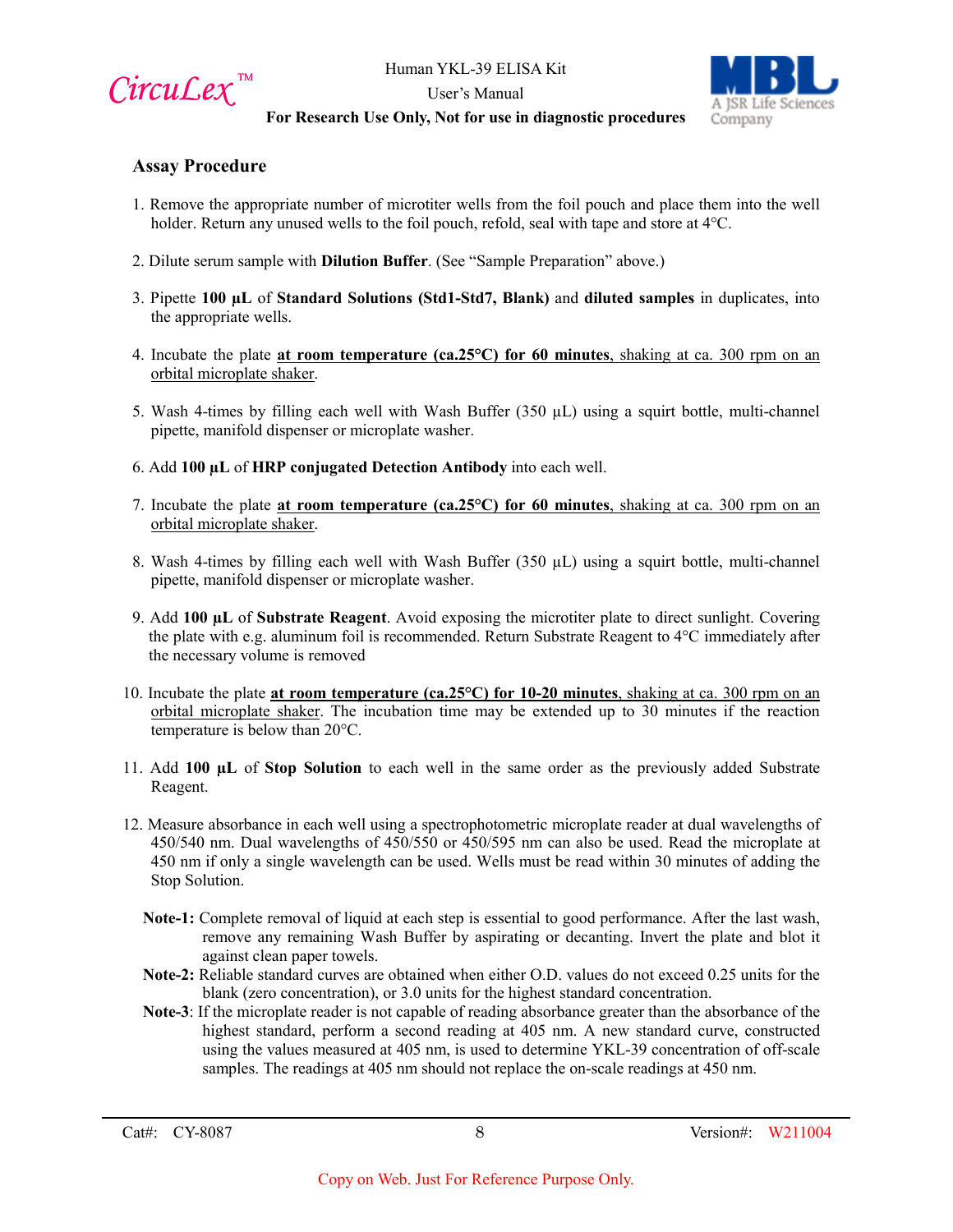

User's Manual



## **For Research Use Only, Not for use in diagnostic procedures**

# **Calculations**

Average the duplicate readings for each standard, control, and sample and subtract the average zero standard optical density. Plot the optical density for the standards versus the concentration of the standards and draw the best curve. The data can be linearized by using log/log paper and regression analysis may be applied to the log transformation. To determine the human YKL-39 concentration of each sample, first find the absorbance value on the y-axis and extend a horizontal line to the standard curve. At the point of intersection, extend a vertical line to the x-axis and read the corresponding YKL-39 concentration. If the samples have been diluted, the concentration read from the standard curve must be multiplied by the dilution factor.

- 1. The dose-response curve of this assay fits best to a sigmoidal 4-parameter logistic equation. The results of unknown samples can be calculated with any computer program having a 4-parameter logistic function. It is important to make an appropriate mathematical adjustment to accommodate for the dilution factor.
- 2. Most microtiter plate readers perform automatic calculations of analyte concentration. The calibration curve is constructed by plotting the absorbance (Y) of calibrators versus log of the known concentration (X) of calibrators, using the four-parameter function. Alternatively, the logit log function can be used to linearize the calibration curve (i.e. logit of absorbance (Y) is plotted versus log of the known concentration (X) of calibrators).

# **Measurement Range**

The measurement range is 37.5 pg/mL to 2,400 pg/mL. Any sample reading higher than the highest standard should be diluted with Dilution Buffer in higher dilution and re-assayed. Dilution factors need to be taken into consideration in calculating the human YKL-39 concentration.

# **Troubleshooting**

- 1. All samples and controls should be assayed in duplicate, using the protocol described in the **Detailed Protocol**. Incubation times or temperatures significantly different from those specified may give erroneous results.
- 2. Poor duplicates, accompanied by elevated values for wells containing no sample, indicate insufficient washing. If all instructions in the **Detailed Protocol** were followed accurately, such results indicate a need for washer maintenance.
- 3. Overall low signal may indicate that desiccation of the plate has occurred between the final wash and addition of Substrate Reagent. Do not allow the plate to dry out. Add Substrate Reagent immediately after wash.

# **Reagent Stability**

All of the reagents included in the MBL Research Product **CircuLex Human YKL-39 ELISA Kit**  have been tested for stability. Reagents should not be used beyond the stated expiration date. Upon receipt, kit reagents should be stored at 4°C, except the reconstituted YKL-39 Standard must be stored at below -70°C. Coated assay plates should be stored in the original foil bag sealed by the zip lock and containing a desiccant pack.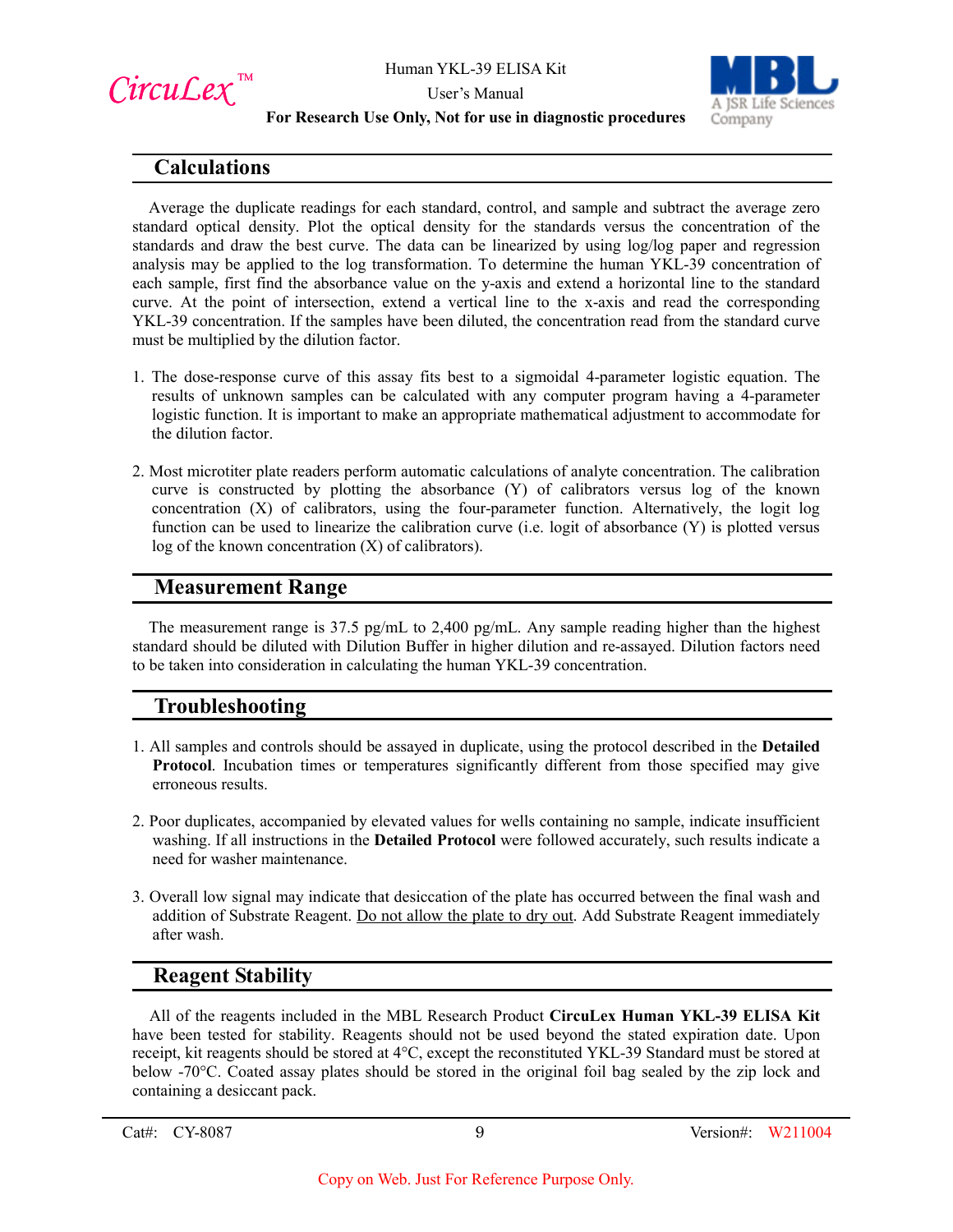$Circu$ *Lex*™

User's Manual



**For Research Use Only, Not for use in diagnostic procedures**

## **Assay Characteristics**

#### **1. Sensitivity**

The limit of detection (defined as such a concentration of human YKL-39 giving absorbance higher than mean absorbance of blank\* plus three standard deviations of the absorbance of blank in 24 assay) is better than 35.1 pg/mL of sample.

\* Dilution Buffer was pipetted into blank wells.

Typical standard curve

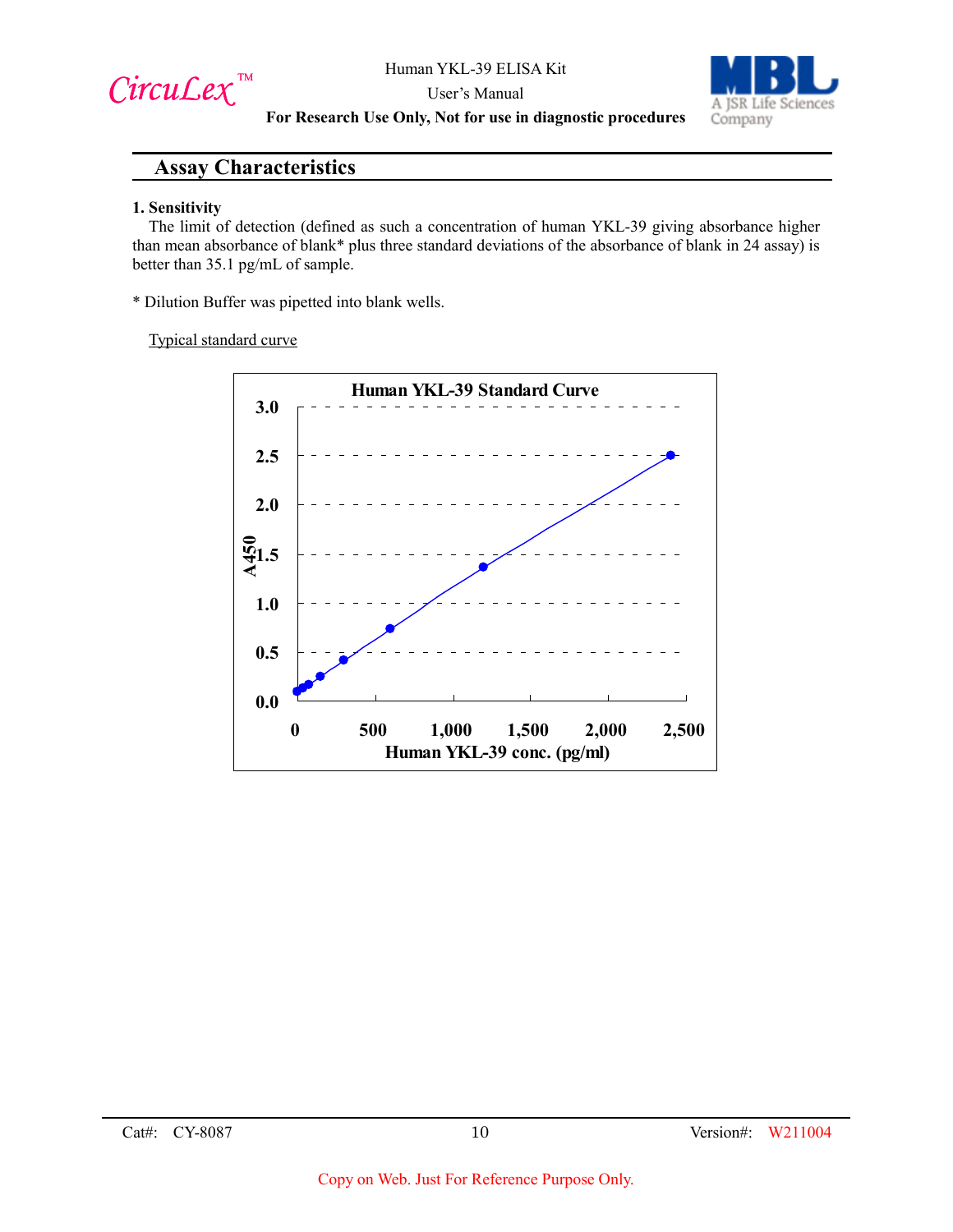

User's Manual



## **For Research Use Only, Not for use in diagnostic procedures**

#### **2. Precision**

Intra-assay Precision (Precision within an assay)

Three samples of known concentration were tested sixteen times on one plate to assess intra-assay precision.

• Intra-assay (Within-Run, n=16) CV=2.4-5.7 %

|                | /ithin-Run, n=16) CV=2.4-5. / %<br>Human YKL39 conc. (pg/ml) |          |          |
|----------------|--------------------------------------------------------------|----------|----------|
|                | Sample 1                                                     | Sample 2 | Sample 3 |
| 1              | 234.8                                                        | 482.0    | 688.9    |
| $\overline{c}$ | 238.4                                                        | 508.2    | 675.2    |
| 3              | 239.7                                                        | 422.9    | 712.6    |
| $\overline{4}$ | 238.0                                                        | 480.7    | 690.1    |
| 5              | 222.8                                                        | 499.1    | 699.0    |
| 6              | 234.2                                                        | 474.0    | 694.5    |
| 7              | 223.2                                                        | 492.2    | 660.4    |
| 8              | 236.7                                                        | 500.9    | 648.3    |
| 9              | 227.5                                                        | 495.0    | 683.1    |
| 10             | 227.0                                                        | 473.7    | 674.4    |
| 11             | 236.8                                                        | 438.8    | 683.8    |
| 12             | 239.8                                                        | 437.2    | 689.1    |
| 13             | 232.5                                                        | 436.0    | 700.4    |
| 14             | 222.6                                                        | 496.8    | 686.1    |
| 15             | 245.1                                                        | 451.6    | 660.1    |
| 16             | 234.1                                                        | 479.1    | 673.3    |
| MAX.           | 245.1                                                        | 508.2    | 712.6    |
| MIN.           | 222.6                                                        | 422.9    | 648.3    |
| <b>MEAN</b>    | 233.3                                                        | 473.0    | 682.5    |
| S.D.           | 6.8                                                          | 27.2     | 16.7     |
| C.V.           | 2.9%                                                         | $5.7\%$  | 2.4%     |

Inter-assay Precision (Precision between assays)

Two samples of known concentration were tested in five separate assays to assess inter-assay precision.

• Inter-assay (Run-to-Run, n=5)  $CV=5.0$  - 7.4 %

|             | Human YKL39 conc. (pg/ml) |          |  |
|-------------|---------------------------|----------|--|
|             | Sample 1                  | Sample 2 |  |
|             | 347.9                     | 909.0    |  |
| 2           | 286.1                     | 863.9    |  |
| 3           | 305.5                     | 797.4    |  |
| 4           | 313.8                     | 822.5    |  |
| 5           | 301.2                     | 860.4    |  |
| MAX.        | 347.9                     | 909.0    |  |
| MIN.        | 286.1                     | 797.4    |  |
| <b>MEAN</b> | 310.9                     | 850.6    |  |
| S.D.        | 23.0                      | 42.7     |  |
| C.V.        | $7.4\%$                   | $5.0\%$  |  |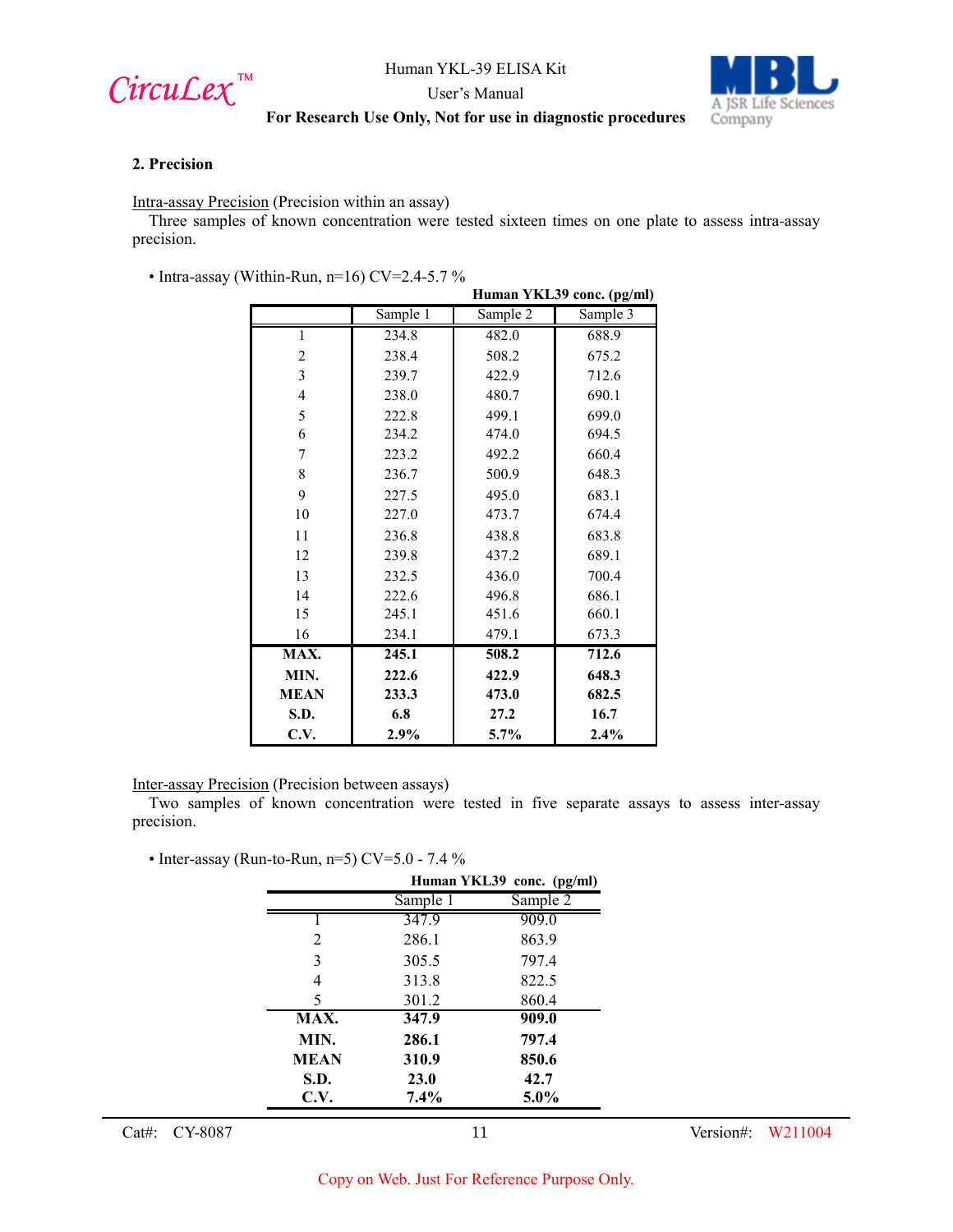$Circu$ *Lex*™

User's Manual



## **For Research Use Only, Not for use in diagnostic procedures**

## **3. Linearity**

To assess the linearity of the assay, samples containing and/or spiked with high concentrations of human YKL-39 were serially diluted with the Dilution Buffer to produce samples with values within the dynamic range of the assay.

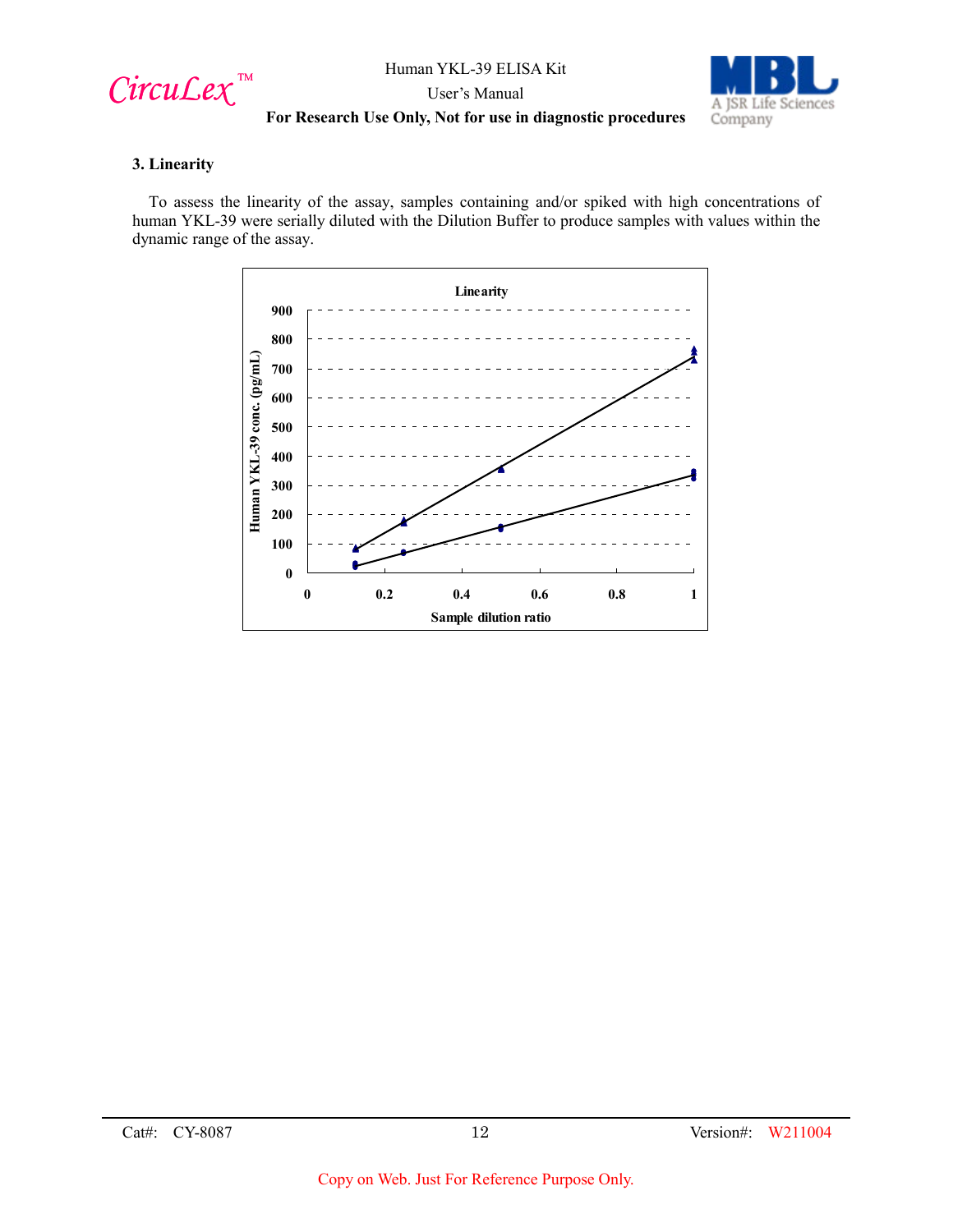



## User's Manual **For Research Use Only, Not for use in diagnostic procedures**

# **Example of Test Results**

Fig.1 Concentrations of human YKL-39 in cell lysates of three cell lines



Fig.2 Concentrations of human YKL-39 in conditioned media of three cell lines

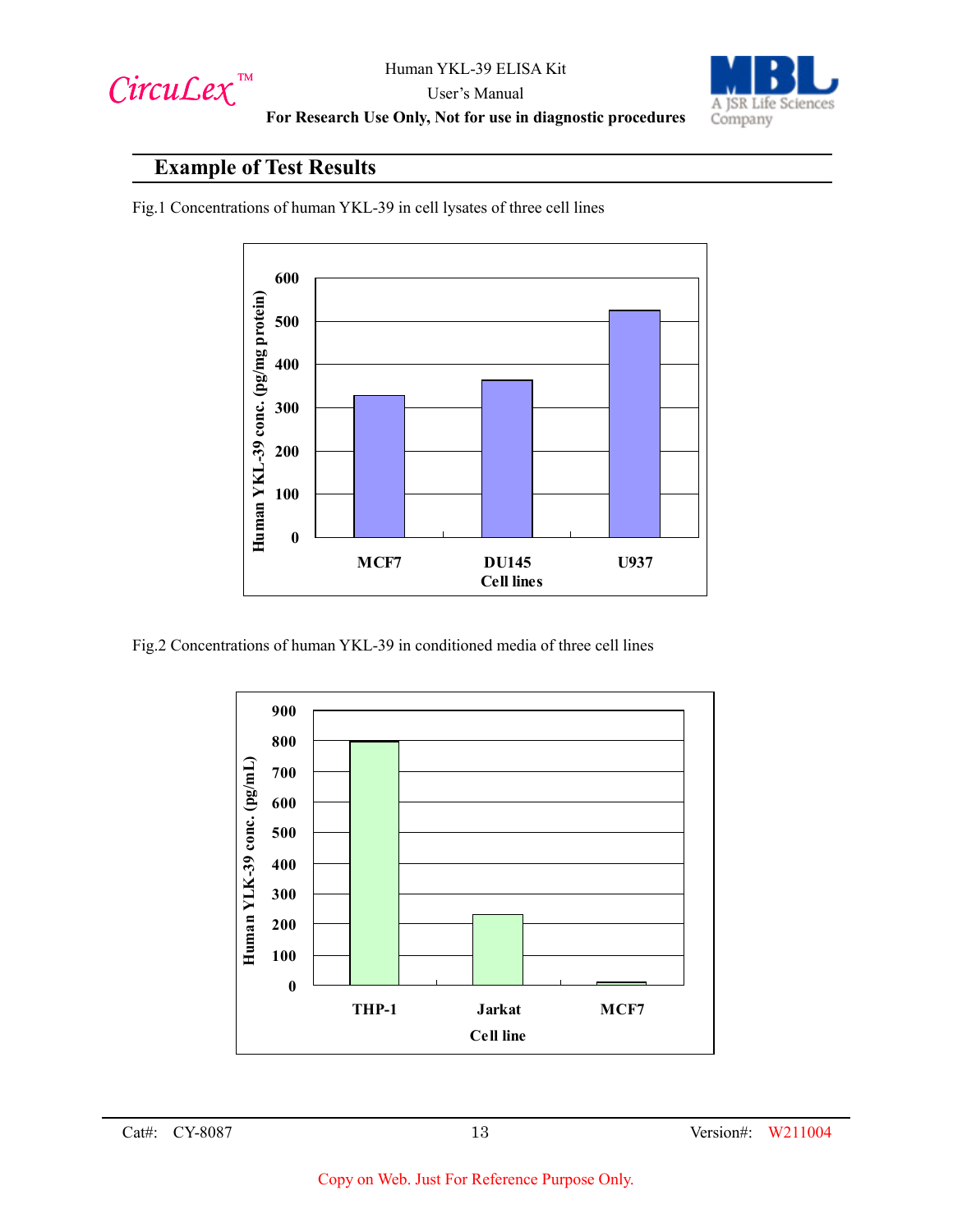$Circu$ *Lex*™



**For Research Use Only, Not for use in diagnostic procedures**

Fig.3 Human YKL-39 levels in 15 sera of healthy volunteers